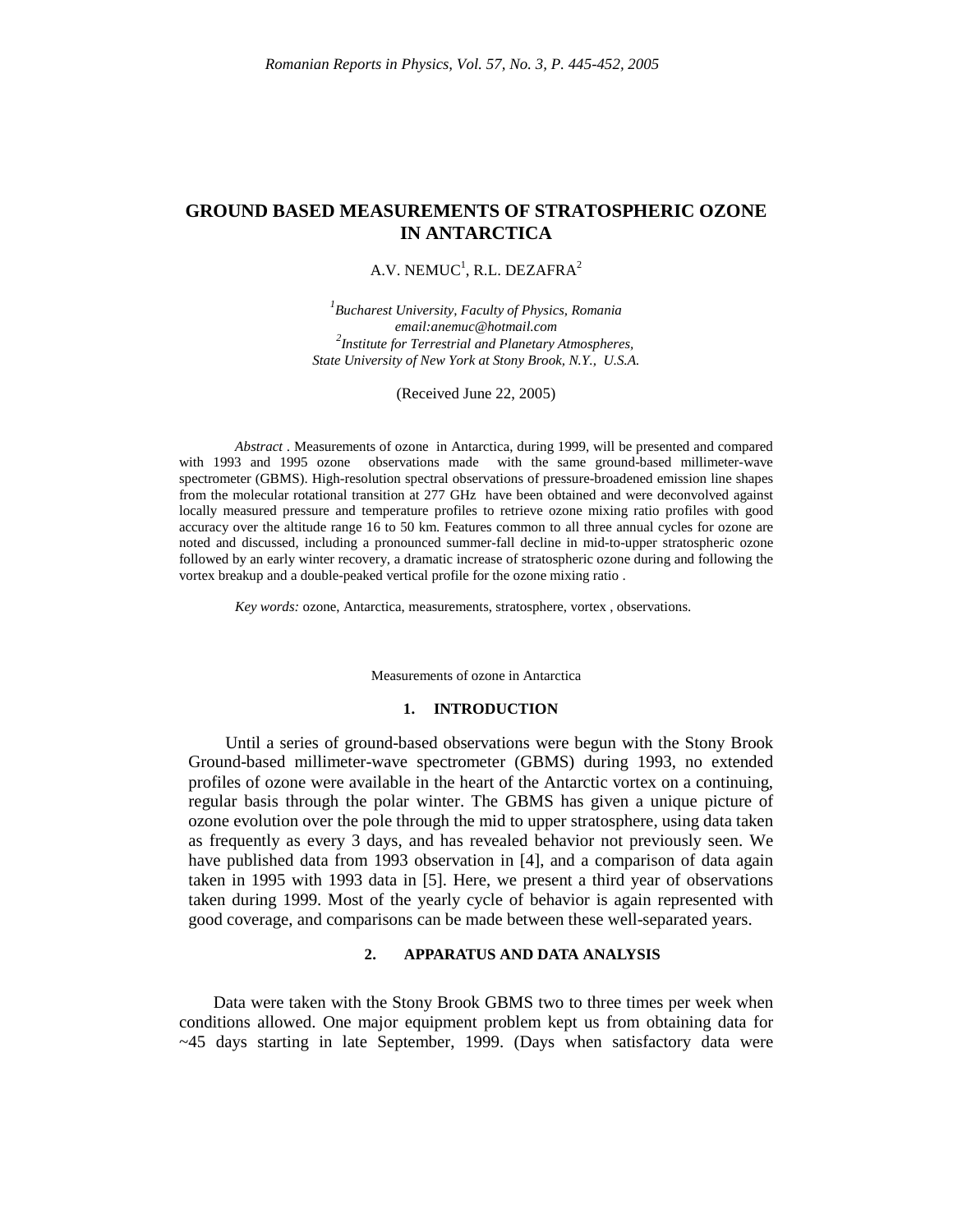available and analyzed are shown as triangular ticks along the lower axis of the 1999 data panel in Fig. 1). Typically, 30 minutes of integration time was required to obtain a signal/noise ratio of  $\sim 100/1$ , large enough to insure that retrieval accuracy is not noise limited. The spectral resolution is 1 MHz per channel, and the total frequency window of the spectrometer is 512 MHz. Vertical mixing ratio profiles were retrieved from the 276.923 GHz ozone rotational emission line using a modified Chahine-Twomey deconvolution technique $[12,13]$ . The design and observing technique is described in greater detail in [7].

 For these deconvolutions, we used temperature and pressure data that are a composite from daily meteorological balloons launched at the South Pole (3 to  $\sim$  20 km) and daily NCEP profiles (~20-40 km, above which NCEP temperatures are unreliable over the Pole), with an extension to 60 km by fitting monthly model profiles from the COSPAR International Reference Atmosphere of 1986. The intensity of the 277 GHz ozone transition is nearly insensitive to temperature: a 10 K systematic shift over the entire atmospheric temperature profile will cause less than 1% change in emission intensity [*6*], so that this combination of temperature profiling is quite adequate for our purposes. Accuracy estimates covering other aspects of the instrumental and parameter uncertainties for this ozone emission line are also discussed in [6] and [4]. We will be more concerned here with time trends than in absolute accuracy, and some possible systematic errors (e.g. in the ozone line broadening parameter) contributing to overall accuracy discussed in the above references are of little consequence for this analysis.

 We have improved our application of corrections that account for small amounts of self-absorption of upper stratospheric ozone line emission passing through lower ozone layers, and for geometrical viewing effects. These corrections affect the central line intensity - hence tend to improve the upper stratospheric retrieval accuracy relative to that of the 1993 and 1995 retrievals. In the resulting 1993 and 1995 contour maps (shown in Figure. 1 with original processing), we noted that descent rates for contours in the 40-50 km range appeared to show a slower, and therefore physically unreasonable, rate of descent than contours below 40 km. In the earlier processing, a single correction factor was used throughout the winter until formation of the ozone hole after sunrise. For the present analysis, we have generated time-dependent corrections for self-absorption from short term (weekly to monthly) averages of lower altitude ozone from past retrievals and current ozonesonde data. This may be responsible for some improvement in apparent descent rates of ozone in the second half of winter, relative to expected descent rates, if ozone is considered an inert tracer during Polar darkness.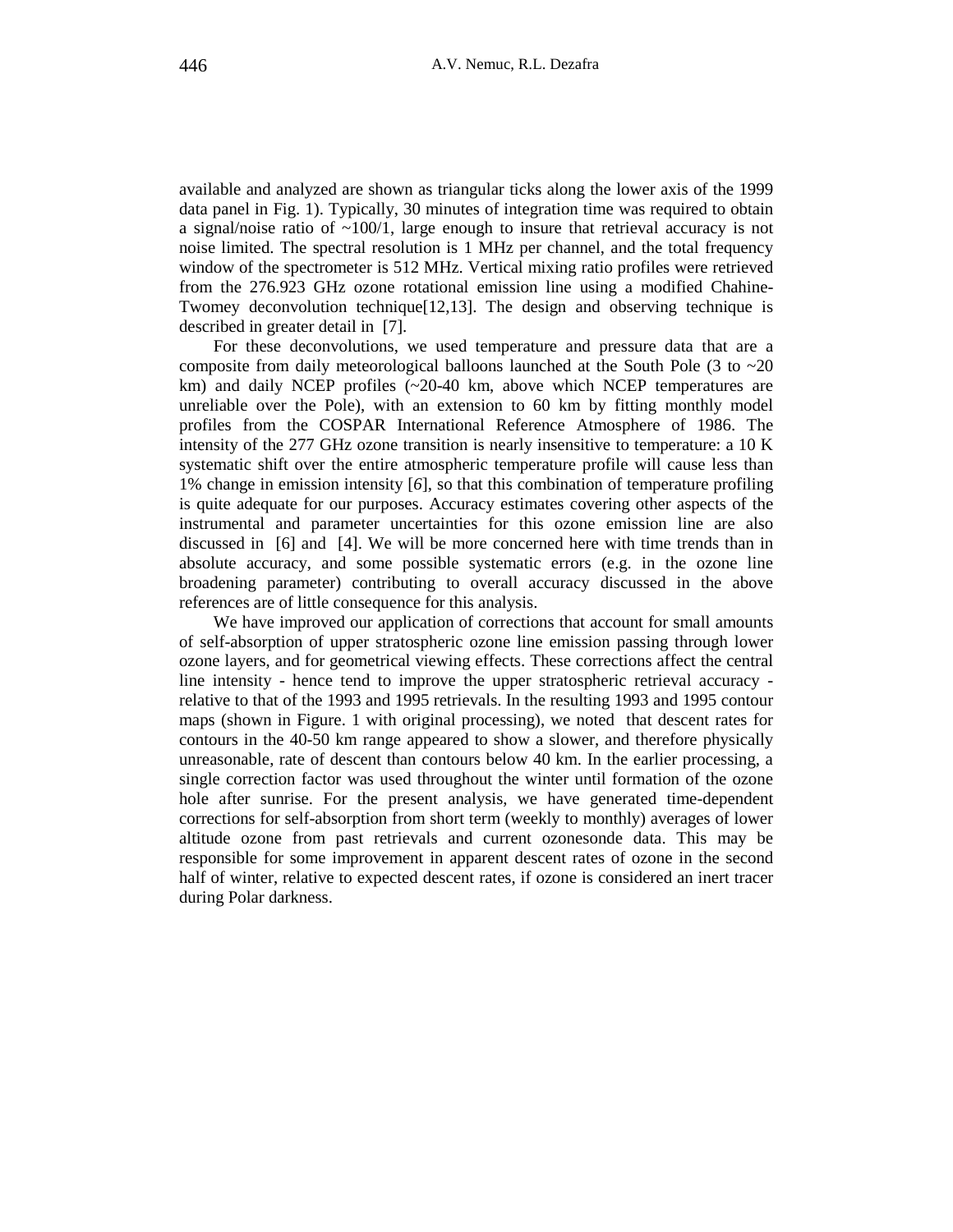

## **3. COMPARISON OF OZONE OBSERVATIONS IN 1999 WITH 1993 AND 1995 DATA**

Fig. 1 - Top, middle, and lower panels show 1993, 1995, and 1999 ozone data, respectively, displayed as contour plots. Day numbers are plotted along the horizontal axes and altitude in km on the vertical axes. Slanting white dashed lines show Polar sunset and sunrise as a function of altitude. For 1999, days when usable data were obtained are indicated by triangles along the lower edge. Contours are

Fig. 1 presents contour maps of ozone mixing ratios as a function of altitude and date, a comparison of 1993 and 1995 with observations taken during 1999. Most of the yearly cycle of behavior is again represented with good coverage. The maps have been derived from observations of vertical profiles over the South Pole in February 1993-January 1994, January-December 1995 and late January-December 1999. One

label in ppmv, and the interval between contours is 0.5 ppmv. Heavy diagonal curves mark diabatic

descent rates calculated for starting altitudes and times shown, from Rosenfield et al., [9,10].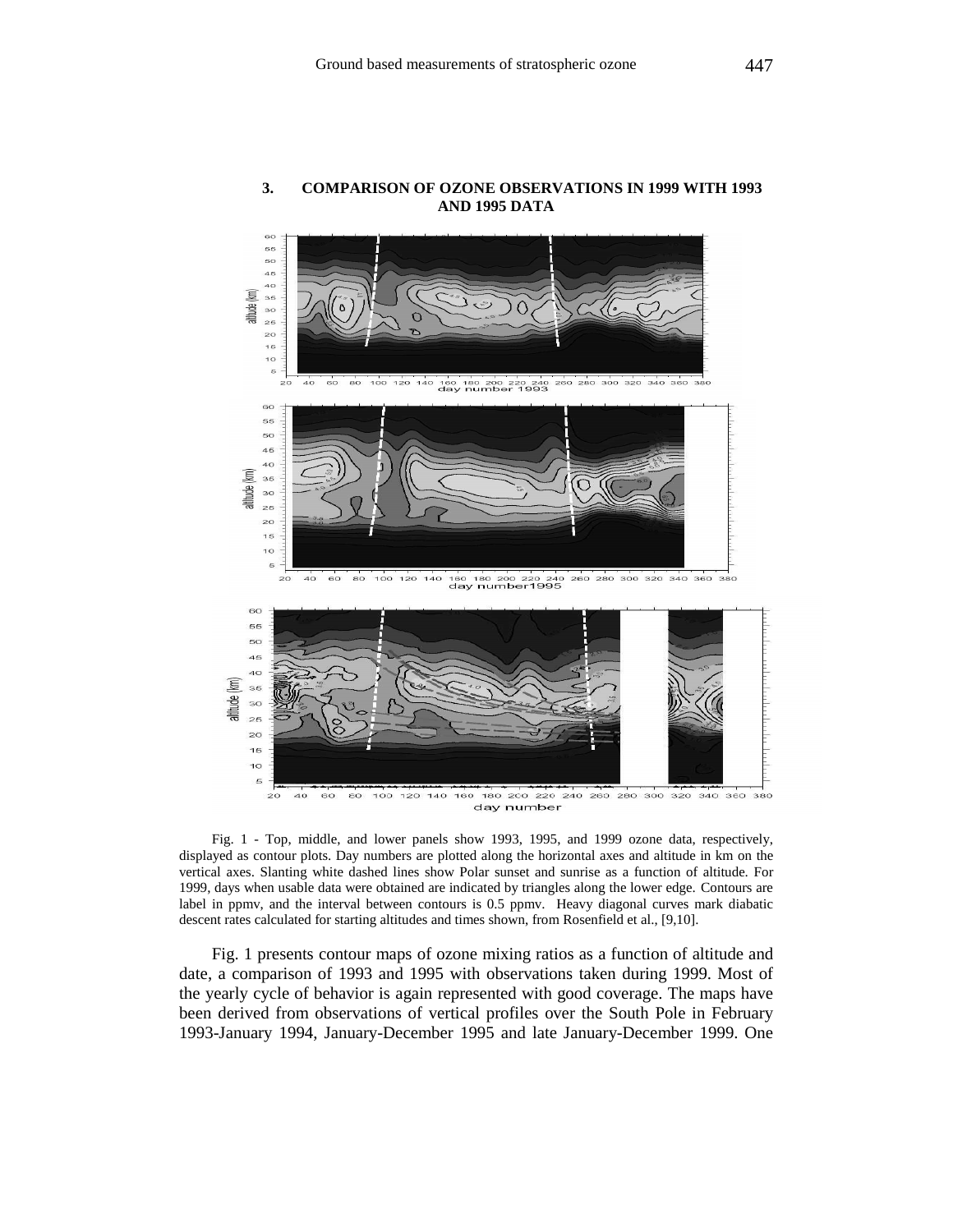major equipment failure kept us from obtaining data for  $\sim$  45 days starting in late September 1999.

#### **3.1 Summer-fall ozone decline and winter recovery**

 An interesting, and we believe hitherto unstudied, feature of mid-stratospheric Antarctic ozone is the rapid fall-off in mixing ratio seen in all panels of Figure 1 beginning before sunset, followed by a return to larger mixing ratios after several weeks. This was commented in [5], but now a third, well separated, year of data confirms this as 'standard' behavior in need of further study. In a future study we will try to investigate this feature using a combination of GBMS data and data taken with the Upper Atmosphere Research Satellite (UARS) Microwave Limb Sounder (MLS) instrument.

## **3.2 Descent of ozone isopleths throughout the stratosphere during winter**

 Fig.1 clearly shows descent of ozone isopleths throughout the stratosphere during winter. Various theoretical and experimental studies have been made in recent years to determine typical rates of descent within the Antarctic vortex during winter. Vortex descent has the important effect of altering profiles of mixing ratio versus altitude for various species, and therefore altering the speed and end-point for various chemical reactions between species, due to their (frequently) strong dependence on pressure and temperature.

Although  $O_3$  is essentially inert chemically in the middle-atmospheric winter darkness, it was found that descent traced by constant mixing ratio contours of  $O_3$ versus time showed physically incorrect slower descent in the upper stratosphere than in the middle stratosphere in 1993. We have now extended the observations to the austral winter of 1999. Descent rates seem faster at high altitudes in the mid-winter, in the 1999 contour plot (Fig.1 lower panel). When contrasted, however, with typical calculated diabatic descent rates from the South Polar vortex model of Rosenfield et al. [9], (shown as overlaid purple curves in the top panel of Fig. 9), it is clear that upper stratospheric ozone still does not show descent in agreement with calculated rates for vertical air motion.

 Rosenfield et al. [10] have estimated diabatic descent rates from various altitudes within the polar vortices by calculating diabatic cooling from UKMO assimilated temperature fields for 1992 and 1993, considering the vortices as isolated systems without cross-boundary transport.

More recently, Rosenfield et al. [10] have recalculated polar diabatic descent rates using back trajectory calculations on air parcels over periods up to seven months in an effort to determine average origins and thermal history of air reaching the vortex core by mid-winter. They conclude that descent predicted by this technique is always slower than descent rates calculated on the basis of an 'isolated' vortex, because horizontal motion and variation in heating (cooling) rates with latitude and longitude reduce the time-integrated rates of cooling. The use of multi-month back trajectories,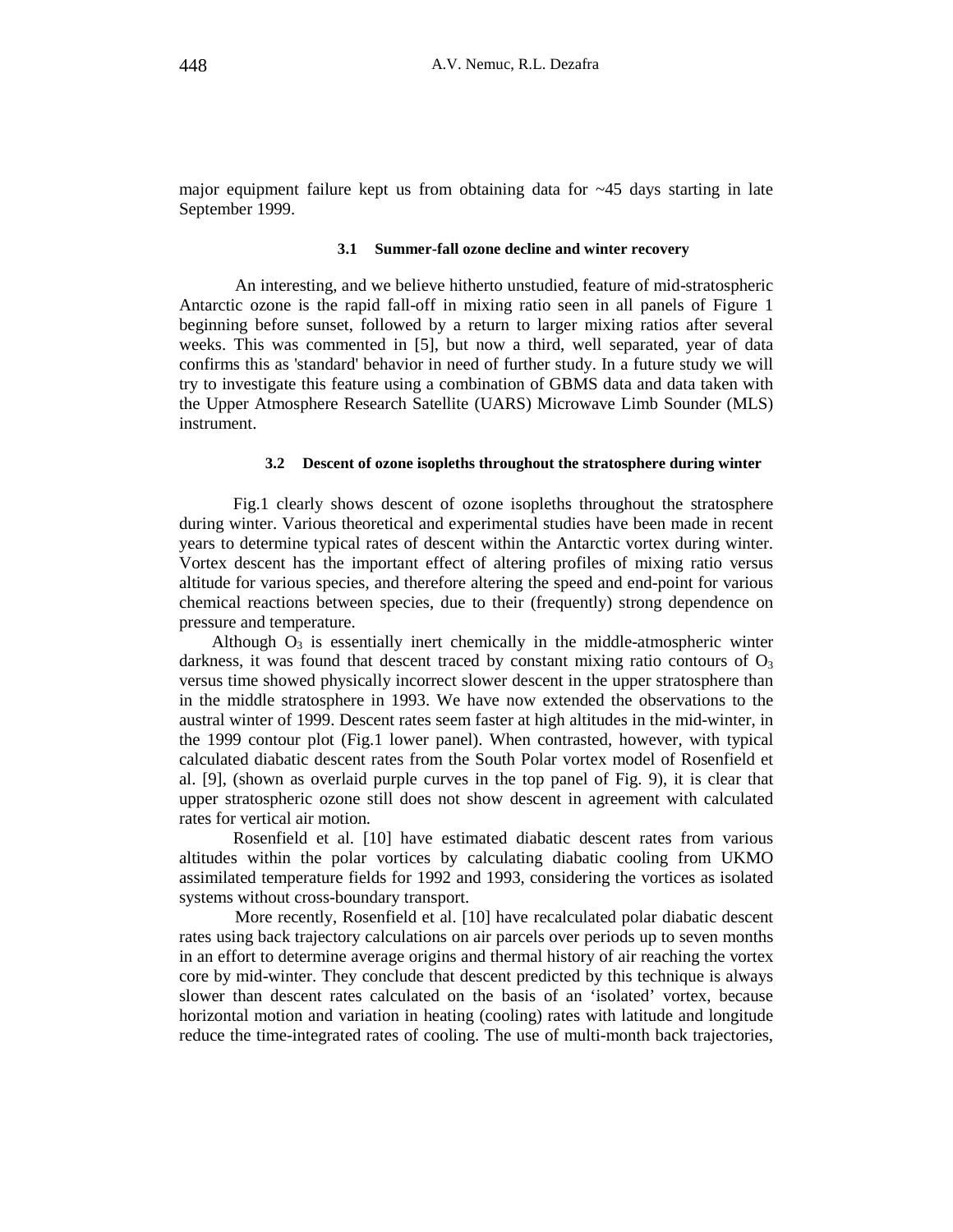even though used only to establish average origins and motions, may be of questionable validity however, and it is probably best to take the original [9] and more recent [10] calculations of Rosenfield et al. to represent approximate extremes within which real vortex behavior may lie.

 In an unpublished analysis we made a comparison between experimental descent rates inferred from  $N_2O$ ,  $O_3$ , and  $HNO_3$  isopleths from 1999 South Pole data. Upper stratospheric  $O_3$  appear to descend more slowly than mid-stratospheric  $O_3$ , and in neither case approach agreement with theory, in contrast to  $N_2O$ . Mid-to-upper stratospheric  $HNO<sub>3</sub>$  appear to show a much more rapid descent than  $O<sub>3</sub>$  within the same altitude range during mid to late winter, but both species, once formed, are supposed to be chemically inert the winter darkness. Accepting the latter premise, one must invoke a dynamical explanation. Different species may be expected to show different apparent descent rates if they have different mixing ratio gradients across the vortex boundary and if cross-boundary transport is significant, as was also suggested by other researchers mentioned in the introduction [e.g. 1,2,3,11]. Advection of air at higher altitudes across the vortex boundary will introduce air richer in ozone than air that has descended within an isolated vortex. This air, carried along ~constant potential temperature surfaces over periods of several days and mixing with core air, will sustain larger  $O_3$  mixing ratios versus altitude than would otherwise be present in an isolated vortex.

#### **3.3 Double-peaked profiles**

 Double-peaked profiles observed in 1993 and 1995 were again found in most 1999 profiles except for the ' ozone hole' period, when chemical depletion eats away the lower peak, and winter time, when the lowest peak become very thin (as seen in high resolution ozonesonde profiles) and therefore not well retrieved by our deconvolution technique. As an example, in Fig. 2 we show typical mm-wave profile retrievals overlaid with the once-weekly NOAA South Pole balloon-sonde data for the month of March 1999. Although three ozonesondes reached  $\sim$  30 km (the fourth failed at ~13 km), none go high enough to reveal the significantly greater mixing ratio peak found a little below 40 km. The "double-peak" structure found in mm-wave retrievals is generally too weak to stand out in Fig. 1, where fairly coarse gridding has been used to create the contour maps in order to emphasize large scale, long-term trends in vertical behavior. This double-peaked or layered vertical distribution holds important information about seasonal stratospheric transport and chemistry at the heart of the Antarctic vortex [4].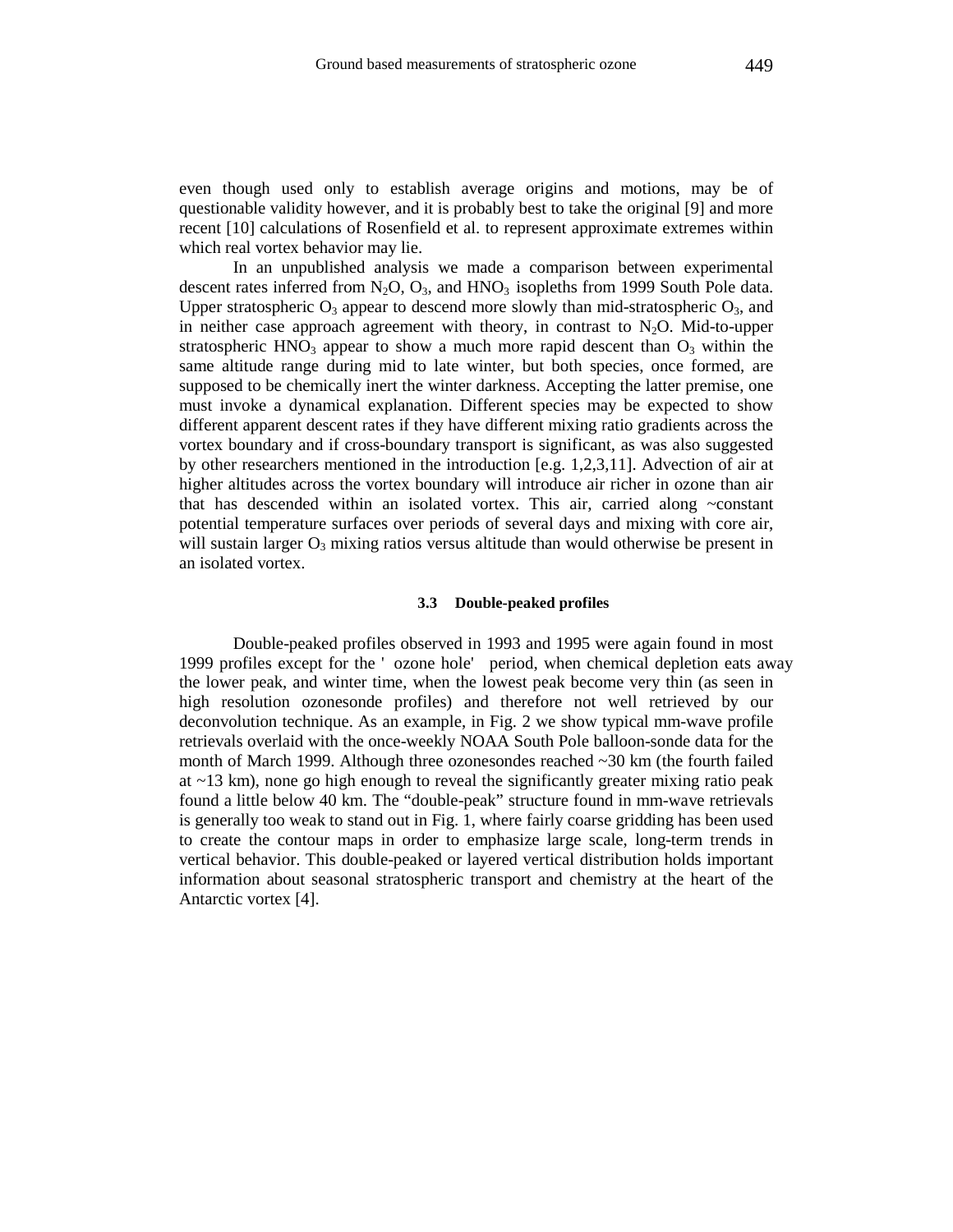

Fig. 2 - GBMS ozone profile retrievals overlaid with the once-weekly NOAA South Pole balloonsonde data for the month of March 1999.

Cheng et al.[4] found a good overall agreement in total column densities between observations made with the Stony Brook GBMS, NOAA ozonesondes and the Dobson spectrometer at the South Pole in 1993. In Fig. 3 we now offer a direct comparison between three years of measurements made with the same instrument. We note lowest ozone records during fall and winter 1999 and late ozone hole recovery during spring 1999, which have also been seen in the NOAA balloon ozonesonde yearly comparison at the South Pole (NOAA Report-Southern Hemisphere Winter Summary, available online at: http//www.cpc.ncep.gov with location products/stratosphere/winterbulletins at the South Pole).

#### **3.4 Total column density versus time**

![](_page_5_Figure_5.jpeg)

Fig. 3 - Total ozone column in Dobson units in time for 1993, 1995, 1999.Dashed lines approximates the polar sunset and sunrise.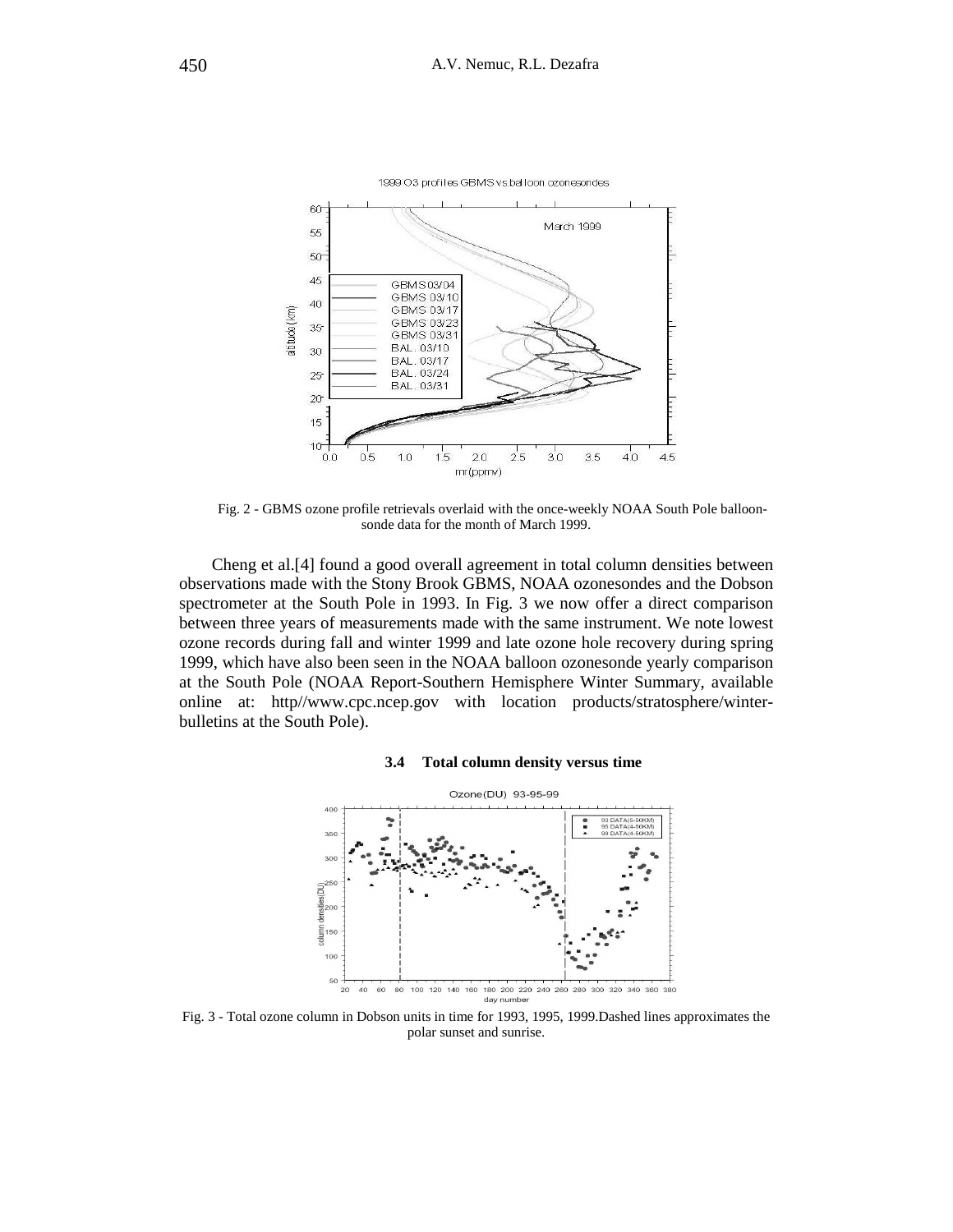Contour plots do not show the ozone hole as a very prominent feature. To illustrate more clearly the degree to which the total ozone column is depleted, column density measurements were made by integrating the retrieved mixing ratio profiles from 4 to 50 km (surface altitude at the Pole is 2.8 km), for 1993, 1995, and 1999. They are plotted in Fig. 3. It is clear that ozone column density starts to decrease steadily beginning about day 220 (August 8), more than 40 days before Polar sunrise (dashed vertical line at  $\sim$ day 264). By sunrise, it has dropped to roughly half its midwinter value. The decline continues until maximum depletion has been reached by the end of the first week in October (~day 280).

 The contour plots for 1993, 1995 and 1999 (Fig. 1) show that the rapid presunrise decrease in column ozone takes place below 25 km, within the altitude range covered by the springtime ' ozone hole' . This "early" onset of rapidly declining ozone is comparable to the timing seen in Manney et al. [8] from UARS Microwave Limb Sounder measurements averaged over a PV-equivalent latitude band from ~60-80° S, considerably further from the Pole. A comparison of 12-day back trajectories at  $\sim$ 20 km for air passing over the Pole shows relatively little to distinguish July or early August trajectories from those in the latter half of August, when depletion is clearly underway, but when solar exposure along the trajectories is compared, the difference is evident.

![](_page_6_Figure_4.jpeg)

Fig. 4 - Fractional solar exposure time during the previous 5 and 10-day periods for various days in the winter and spring of 1999.

Fig. 4 shows fractional solar exposure time during the previous 5 and 10-day periods for various days in the winter and spring of 1999. Solar exposure time clearly correlates well with the onset of ozone depletion in air passing over the pole after  $\sim$ day 220 (August 8), and as little as  $\sim$ 20-24 hours of exposure to sunlight appears to cause noticeable ozone depletion. In summary the early onset of ozone depletion